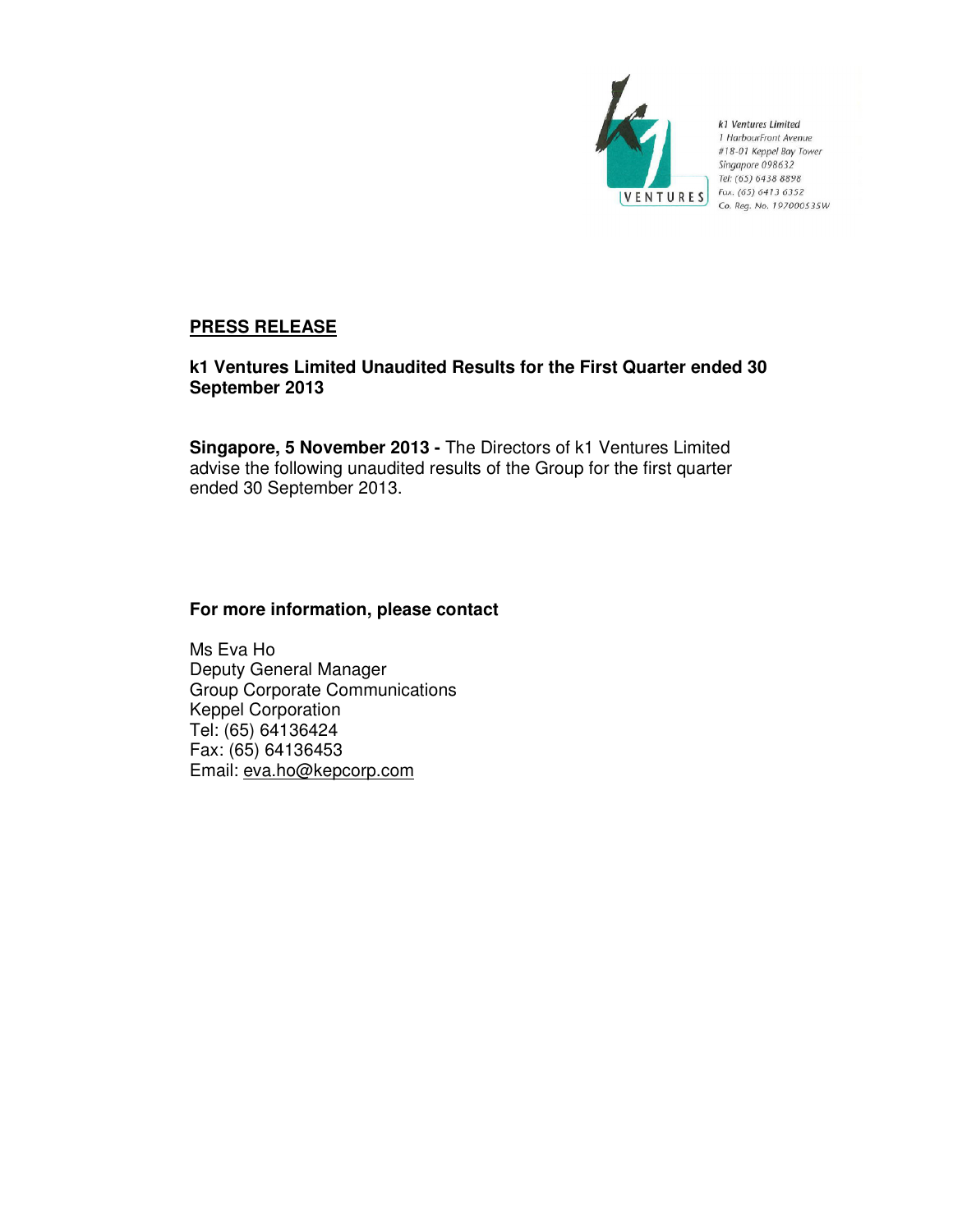# **K1 VENTURES LIMITED**

Co. Reg. No. 197000535W (Incorporated in the Republic of Singapore)

# **FIRST QUARTER 2014 FINANCIAL STATEMENTS**

# **TABLE OF CONTENTS**

| <b>Paragraph</b> | <b>Description</b>                             | <b>Page</b>      |
|------------------|------------------------------------------------|------------------|
|                  | <b>FINANCIAL STATEMENTS</b>                    | $1 - 14$         |
| 1                | GROUP PROFIT AND LOSS ACCOUNT                  | $\mathbf{1}$     |
| $\overline{c}$   | CONSOLIDATED STATEMENT OF COMPREHENSIVE INCOME | 3                |
| 3                | <b>BALANCE SHEETS</b>                          | 4                |
| 4                | STATEMENTS OF CHANGES IN EQUITY                | 6                |
| 5                | CONSOLIDATED STATEMENT OF CASH FLOWS           | 8                |
| 6                | <b>AUDIT</b>                                   | 9                |
| $\overline{7}$   | <b>AUDITORS' REPORT</b>                        | 9                |
| 8                | <b>ACCOUNTING POLICIES</b>                     | 9                |
| 9                | CHANGES IN THE ACCOUNTING POLICIES             | 9                |
| 10               | REVIEW OF GROUP PERFORMANCE                    | $\boldsymbol{9}$ |
| 11               | VARIANCE FROM FORECAST STATEMENT               | 10               |
| 12               | <b>PROSPECTS</b>                               | 10               |
| 13               | <b>DIVIDEND</b>                                | 10               |
| 14               | <b>SEGMENT ANALYSIS</b>                        | 11               |
| 15               | <b>REVIEW OF SEGMENT PERFORMANCE</b>           | 13               |
| 16               | <b>INTERESTED PERSON TRANSACTIONS</b>          | 13               |
|                  | <b>CONFIRMATION BY THE BOARD</b>               | 14               |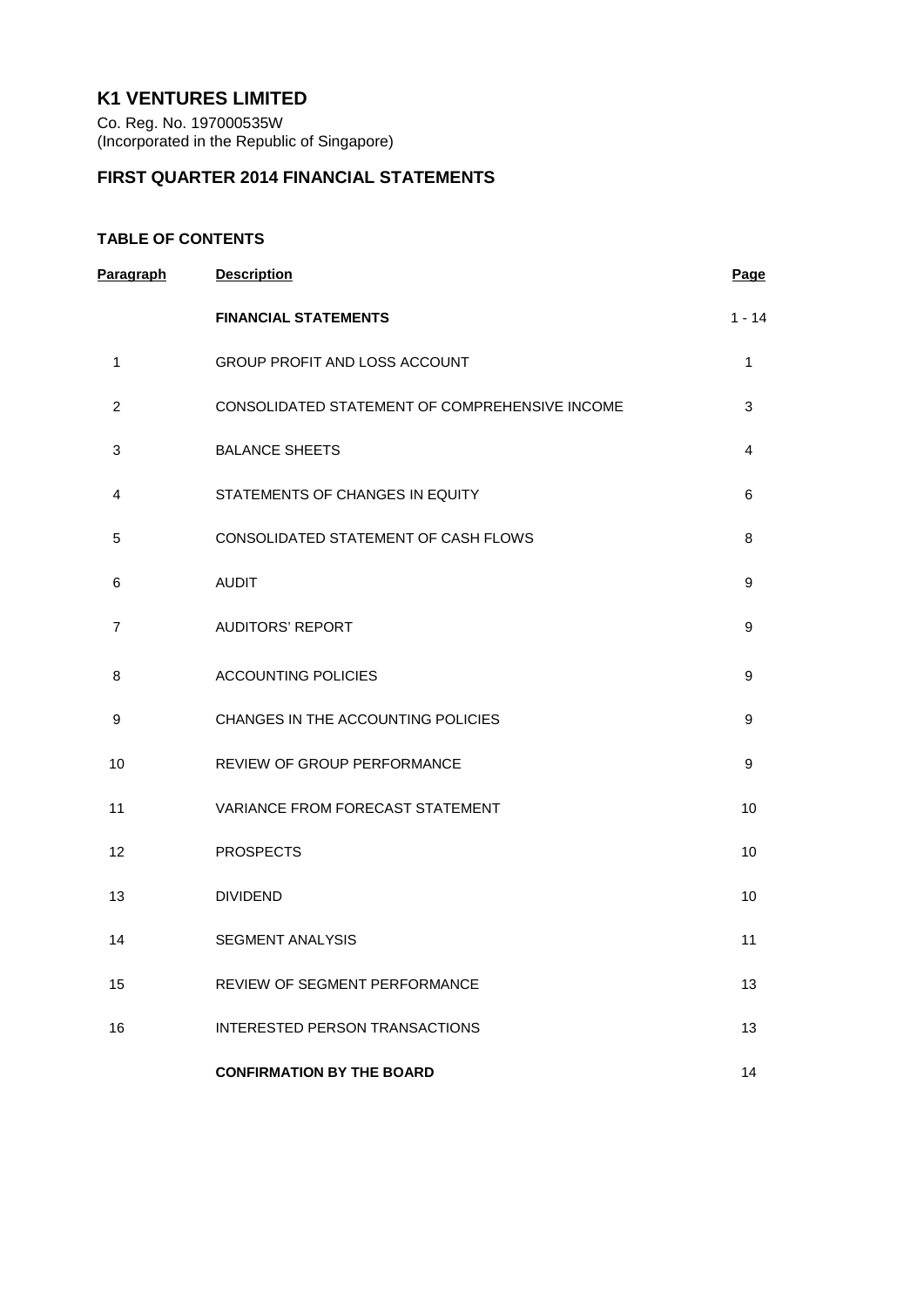# **K1 VENTURES LIMITED**

# **FIRST QUARTER 2014 FINANCIAL STATEMENTS**

# **UNAUDITED RESULTS FOR FIRST QUARTER ENDED 30 SEPTEMBER 2013**

The Directors of **k1 Ventures Limited** advise the following unaudited results of the Group for the first quarter ended 30 September 2013.

## **1. GROUP PROFIT AND LOSS ACCOUNT for the first quarter ended 30 September 2013**

|                                                                                                                | <b>Note</b>    | 1 Jul 13<br>to<br>30 Sep 13<br>\$'000       | 1 Jul 12<br>to<br>30 Sep 12<br>\$'000       | $+$ /(-) %                      |
|----------------------------------------------------------------------------------------------------------------|----------------|---------------------------------------------|---------------------------------------------|---------------------------------|
| <b>Revenue</b>                                                                                                 | 1a             | 37,555                                      | 19,857                                      | 89.1                            |
| Raw materials and consumables used<br>Staff costs<br>Depreciation and amortisation<br>Other operating expenses |                | (1,057)<br>(2, 447)<br>(8, 110)<br>(4, 877) | (3,253)<br>(2, 299)<br>(6, 484)<br>(5, 479) | (67.5)<br>6.4<br>25.1<br>(11.0) |
| <b>Operating profit</b><br>Finance expenses<br>Foreign exchange gain/(loss)<br>Share of results of associated  |                | 21,064<br>(3,037)<br>166                    | 2,342<br>(2,775)<br>(29)                    | >500.0<br>9.4<br>NM.            |
| company and joint ventures                                                                                     |                | 2,181                                       | 1,701                                       | 28.2                            |
| <b>Profit before taxation</b><br>Taxation                                                                      |                | 20,374<br>(2,482)                           | 1,239<br>(536)                              | >500.0<br>363.1                 |
| Profit for the period                                                                                          |                | 17,892                                      | 703                                         | >500.0                          |
| Attributable to:<br>Shareholders of the Company<br>Non-controlling interests                                   |                | 18,027<br>(135)                             | 802<br>(99)                                 | >500.0<br>36.4                  |
|                                                                                                                |                | 17,892                                      | 703                                         | >500.0                          |
| <b>EBITDA*</b>                                                                                                 |                | 31,521                                      | 10,498                                      | 200.3                           |
| Profit per ordinary share                                                                                      |                |                                             |                                             |                                 |
| - basic                                                                                                        | 1 <sub>d</sub> | 0.83 cts                                    | $0.04$ cts                                  | >500.0                          |
| - diluted                                                                                                      | 1 <sub>d</sub> | 0.83 cts                                    | $0.04$ cts                                  | >500.0                          |

*\* EBITDA is defined as profit before tax, finance expenses, depreciation and amortisation.*

*\*\* NM - Not meaningful*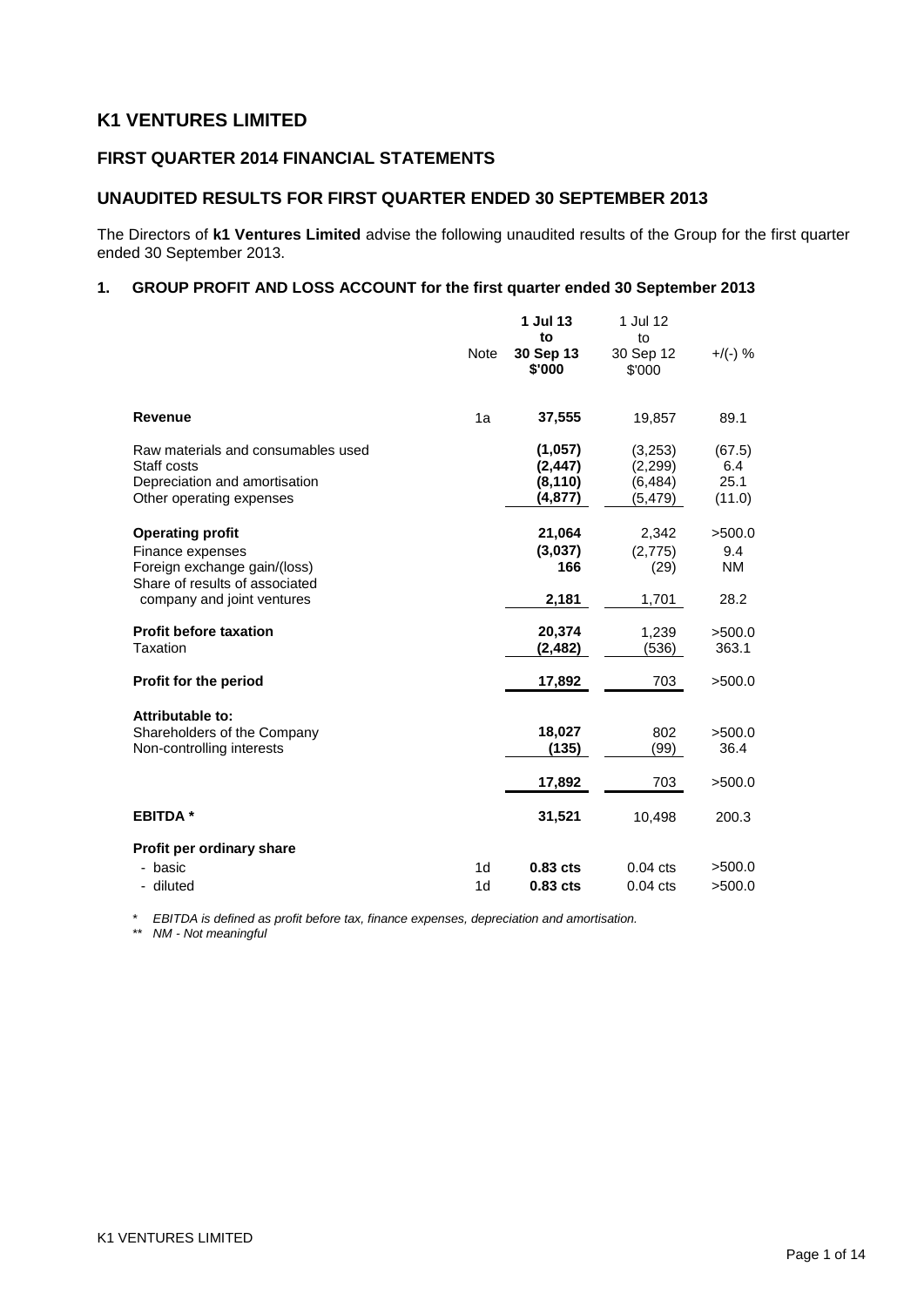# **NOTES TO GROUP PROFIT AND LOSS ACCOUNT**

## 1a. Breakdown of revenue

|                                     | 1 Jul 13<br>to<br>30 Sep 13<br>\$'000 | 1 Jul 12<br>to<br>30 Sep 12<br>\$'000 | $+$ /(-)<br>% |
|-------------------------------------|---------------------------------------|---------------------------------------|---------------|
| Revenue from transportation leasing | 13,747                                | 15,029                                | (8.5)         |
| Proceeds from sale of investments   | 4                                     | 963                                   | (99.6)        |
| Investment income                   | 22,489                                | 2,643                                 | >500.0        |
| Interest income from:               |                                       |                                       |               |
| - Related parties                   | 9                                     | 1                                     | >500.0        |
| - Others                            | 11                                    | 9                                     | 22.2          |
| <b>Others</b>                       | 1,295                                 | 1,212                                 | 6.8           |
|                                     | 37,555                                | 19,857                                | 89.1          |

1b. Pre-tax profit of the Group is arrived at after crediting/(charging) the following:

|                                                        | 1 Jul 13<br>to<br>30 Sep 13<br>\$'000 | 1 Jul 12<br>to<br>30 Sep 12<br>\$'000 | $+/(-)$<br>$\%$ |
|--------------------------------------------------------|---------------------------------------|---------------------------------------|-----------------|
| Profit on disposal of fixed assets                     | 324                                   | 368                                   | (12.0)          |
| Profit on sale of investments                          | 4                                     | 963                                   | (99.6)          |
| Write-back/(provision) of provision for doubtful debts | 4                                     | (100)                                 | <b>NM</b>       |

1c. Group taxation in the current year includes an expense of \$2.0 million related to prior year's under provision of tax at a wholly-owned subsidiary.

## 1d. Profit per ordinary share

|                                                                                              |            | <b>GROUP</b>       |               |
|----------------------------------------------------------------------------------------------|------------|--------------------|---------------|
|                                                                                              | 1 Jul 13   | 1 Jul 12           |               |
|                                                                                              | to         | to                 | $+$ /(-)<br>% |
|                                                                                              | 30 Sep 13  | 30 Sep 12          |               |
| Profit per ordinary share of the Group based on net profit<br>attributable to shareholders:- |            |                    |               |
| Based on weighted average number of shares<br>(i)                                            | $0.83$ cts | $0.04 \text{ cts}$ | >500.0        |
| - Weighted average number of shares ('000)                                                   | 2,165,618  | 2,165,618          |               |
| (ii)<br>On a fully diluted basis                                                             | $0.83$ cts | $0.04$ cts         | >500.0        |
| - Adjusted weighted average number of shares<br>(000)                                        | 2,165,618  | 2.165.618          |               |

1e. There was no extraordinary item during the period.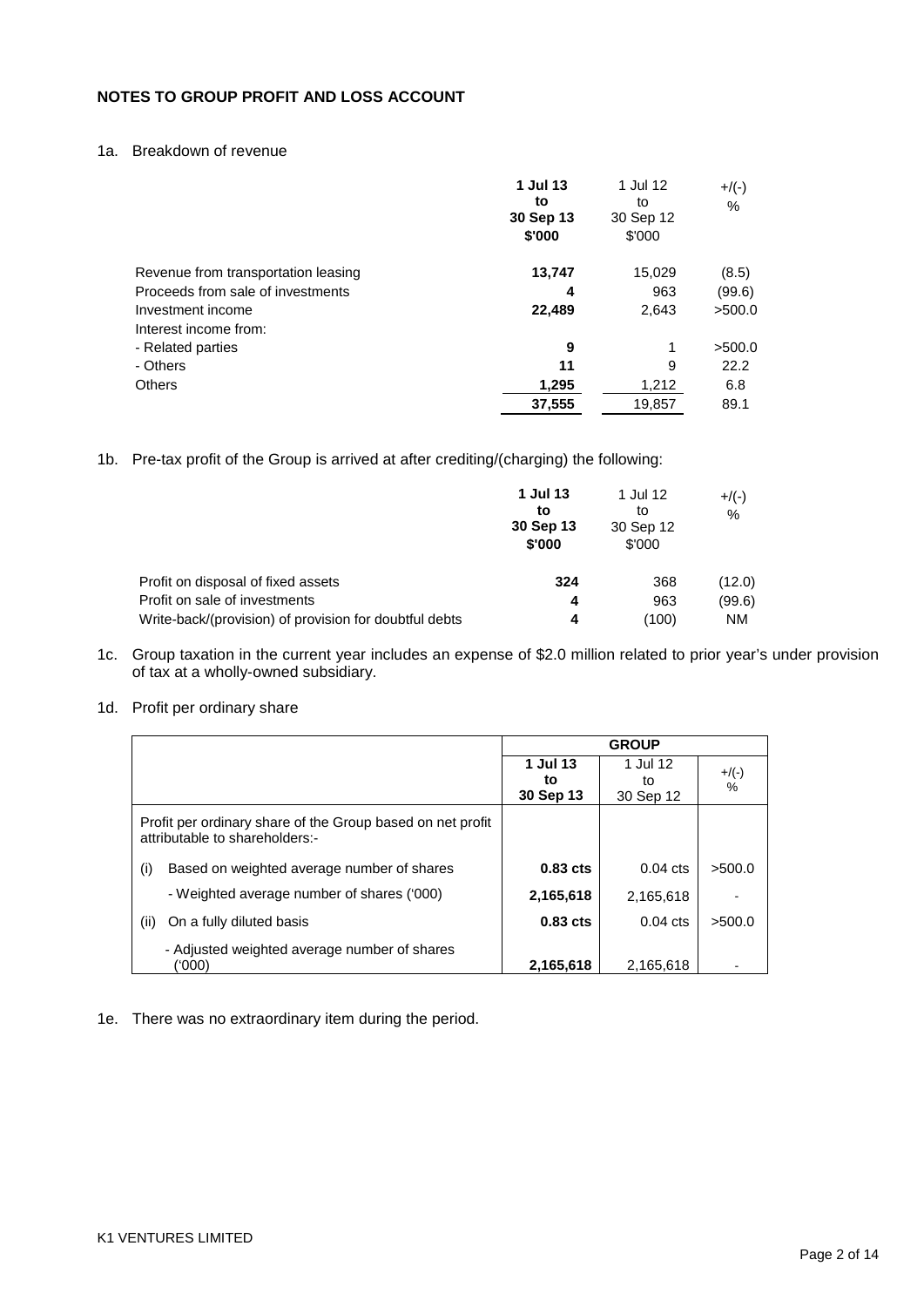## **2. CONSOLIDATED STATEMENT OF COMPREHENSIVE INCOME for the first quarter ended 30 September 2013**

|                                                                                                                        | 1 Jul 13<br>to<br>30 Sep 13<br>\$'000 | 1 Jul 12<br>to<br>30 Sep 12<br>\$'000 | $+/(-)$<br>$\%$ |
|------------------------------------------------------------------------------------------------------------------------|---------------------------------------|---------------------------------------|-----------------|
| Profit for the period                                                                                                  | 17,892                                | 703                                   | >500.0          |
| Items that may be reclassified subsequently to profit or loss:<br>Fair value changes on available-for-sale investments | (2, 311)                              | (2, 115)                              | 9.3             |
| Fair value changes on available-for-sale assets realised<br>& transferred to profit and loss account                   | (69)                                  | (765)                                 | (91.0)          |
| Exchange differences arising on consolidation                                                                          | (3,033)                               | (9, 721)                              | (68.8)          |
| Share of other comprehensive income                                                                                    | 43                                    | 14                                    | 207.1           |
| Other comprehensive expense for the period                                                                             | (5, 370)                              | (12, 587)                             | (57.3)          |
| Total comprehensive income/(expense) for the period                                                                    | 12,522                                | (11, 884)                             | <b>NM</b>       |
| Attributable to:                                                                                                       |                                       |                                       |                 |
| Shareholders of the Company                                                                                            | 12,922                                | (10, 822)                             | NM              |
| Non-controlling interests                                                                                              | (400)                                 | (1,062)                               | (62.3)          |
|                                                                                                                        | 12,522                                | (11, 884)                             | ΝM              |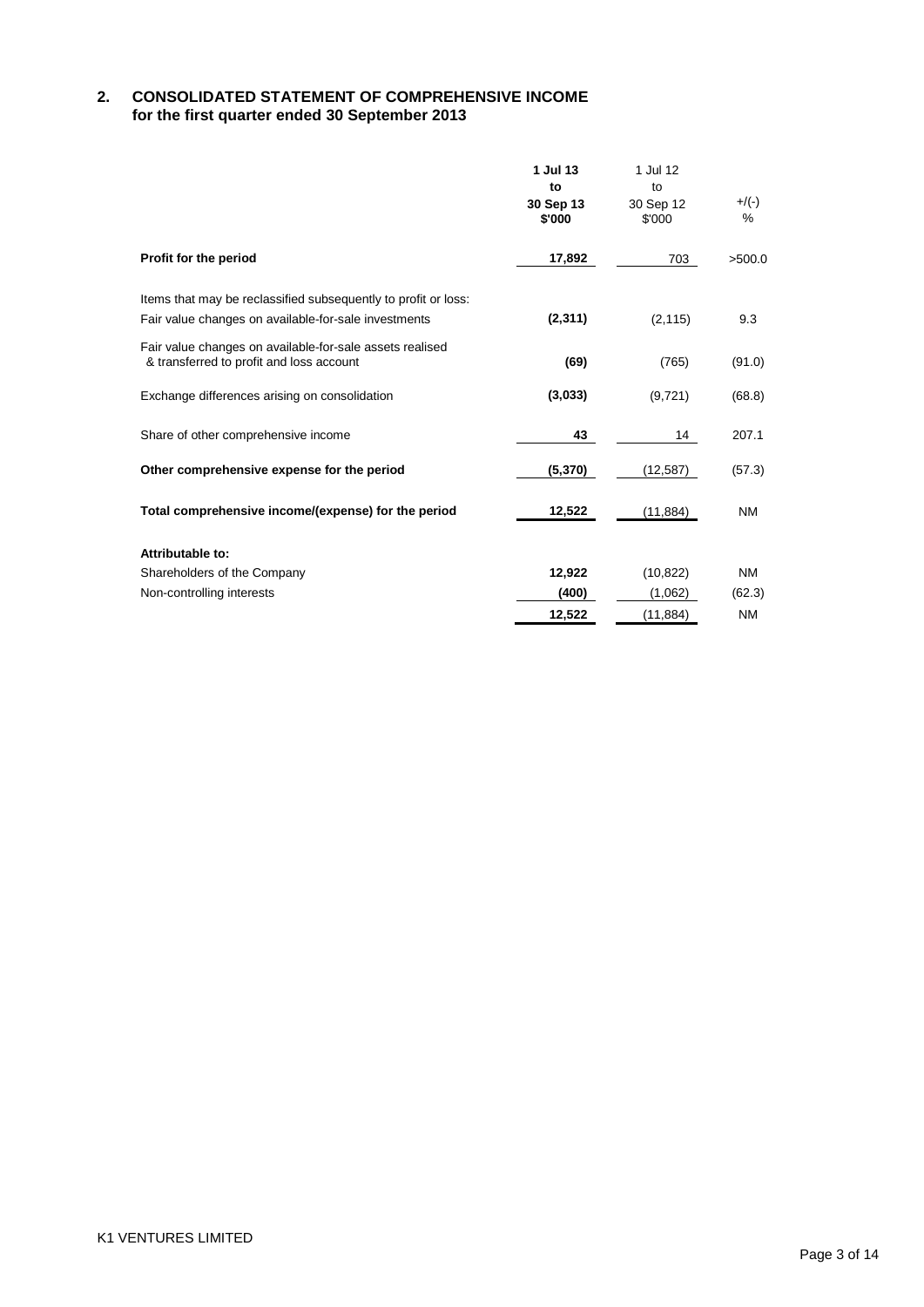# **3. BALANCE SHEETS as at 30 September 2013**

|                                         |           | Group     |           | Company   |
|-----------------------------------------|-----------|-----------|-----------|-----------|
|                                         | As at     | As at     | As at     | As at     |
|                                         | 30 Sep 13 | 30 Jun 13 | 30 Sep 13 | 30 Jun 13 |
|                                         | \$'000    | \$'000    | \$'000    | \$'000    |
| <b>Share capital</b>                    | 196,439   | 196,439   | 196,439   | 196,439   |
| <b>Reserves</b>                         | 166,397   | 153,475   | 99,392    | 100,166   |
| Share capital & reserves                | 362,836   | 349,914   | 295,831   | 296,605   |
| <b>Non-controlling interests</b>        | 31,723    | 32,123    |           |           |
| Capital employed                        | 394,559   | 382,037   | 295,831   | 296,605   |
| <b>Represented by:</b>                  |           |           |           |           |
| <b>Fixed assets</b>                     | 235,235   | 204,402   |           |           |
| <b>Subsidiaries</b>                     |           |           | 273,504   | 273,504   |
| Associated company and joint ventures   | 66,906    | 66,429    |           |           |
| <b>Investments</b>                      | 171,985   | 157,954   | 17,442    | 17,442    |
| <b>Other assets</b>                     | 4,329     | 4,579     |           |           |
| Intangibles                             | 114,066   | 115,195   |           |           |
|                                         | 592,521   | 548,559   | 290,946   | 290,946   |
| <b>Current assets</b>                   |           |           |           |           |
| <b>Stocks</b>                           | 1,776     | 1,154     |           |           |
| Amounts due from:                       |           |           |           |           |
| - subsidiaries                          |           |           | 3         | 3         |
| <b>Debtors</b>                          | 7,441     | 10,775    | 49        | 26        |
| Bank balances, deposits & cash          | 67,066    | 77,617    | 43,547    | 6,769     |
|                                         | 76,283    | 89,546    | 43,599    | 6,798     |
| <b>Current liabilities</b>              |           |           |           |           |
| Creditors                               | 6,921     | 9,877     | 718       | 615       |
| Amounts due to:                         |           |           |           |           |
| - subsidiaries                          |           |           | 37,996    | 524       |
| - associated company and joint ventures | 13        | 56        |           |           |
| Term loans                              | 1,507     | 1,521     |           |           |
| Provision for taxation                  | 4,158     | 14,004    |           |           |
|                                         | 12,599    | 25,458    | 38,714    | 1,139     |
| <b>Net current assets</b>               | 63,684    | 64,088    | 4,885     | 5,659     |
| <b>Non-current liabilities</b>          |           |           |           |           |
| Term loans                              | 179,385   | 147,203   |           |           |
| Deferred liabilities                    | 1,056     | 877       |           |           |
| Deferred taxation                       | 81,205    | 82,530    |           |           |
|                                         | 261,646   | 230,610   |           |           |
| <b>Net assets</b>                       | 394,559   | 382,037   | 295,831   | 296,605   |
|                                         |           |           |           |           |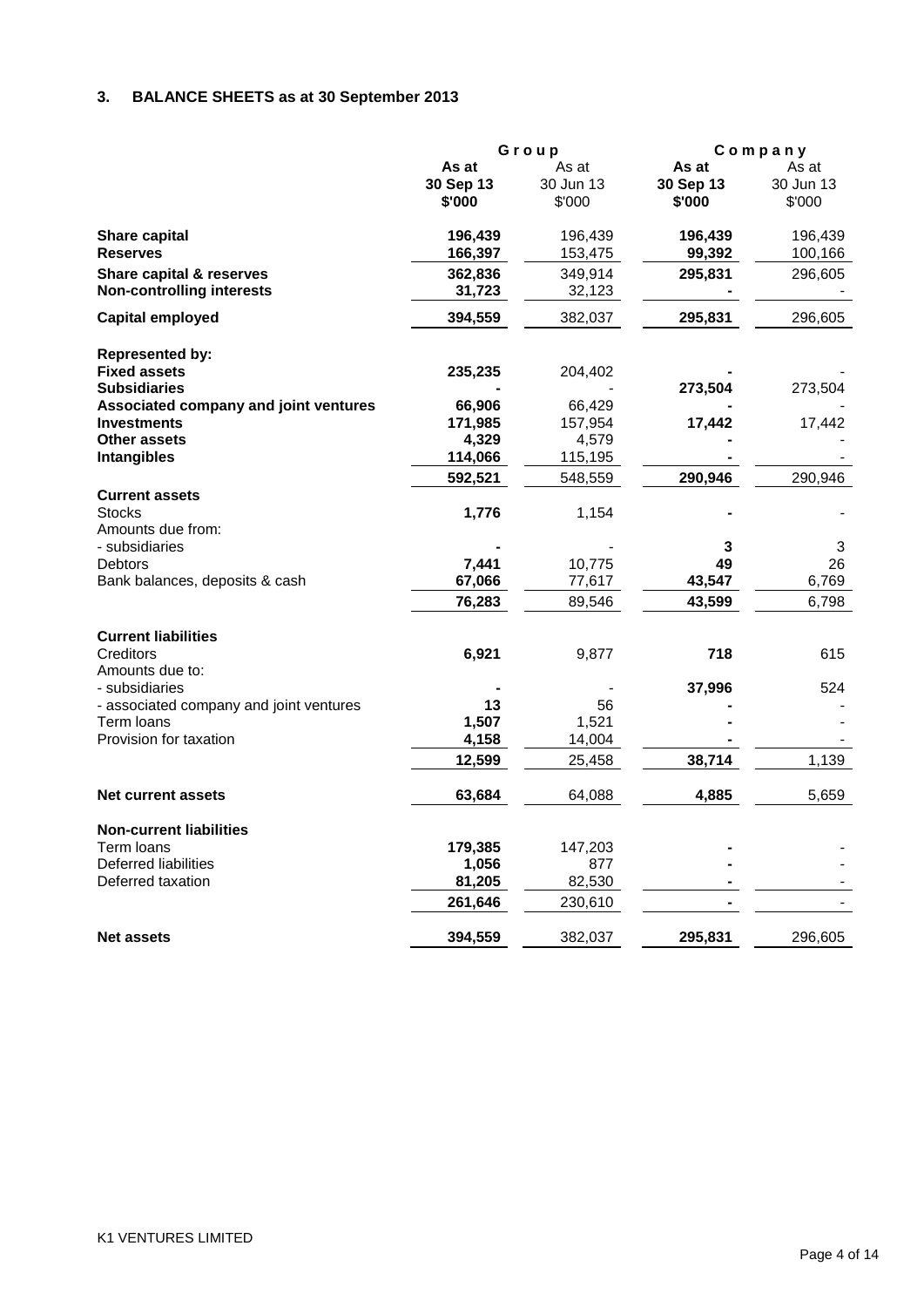#### **NOTES TO BALANCE SHEETS**

- 3a. Group's borrowings and debt securities
	- (i) Amount repayable in one year or less, or on demand

| As at 30 Sep 13 |                  | As at 30 Jun 13 |           |
|-----------------|------------------|-----------------|-----------|
| <b>Secured</b>  | <b>Unsecured</b> | Secured         | Unsecured |
| \$'000          | \$'000           | \$'000          | \$'000    |
| 1.507           |                  | .521            | -         |

#### (ii) Amount repayable after one year

| As at 30 Sep 13 |                  | As at 30 Jun 13      |        |  |
|-----------------|------------------|----------------------|--------|--|
| <b>Secured</b>  | <b>Unsecured</b> | Secured<br>Unsecured |        |  |
| \$'000          | \$'000           | \$'000               | \$'000 |  |
| 179.385         |                  | 147.203              |        |  |

#### (iii) Details of any collateral

The term loans pertain to debt financing taken up by Helm and are pledged against the assets of Helm. The net book value of the fixed assets and other assets pledged to financial institutions amounted to \$321 million (30 June 2013: \$294 million).

#### 3b. Net asset value

|                                                  | <b>GROUP</b>                                          |        |                    |                    | <b>COMPANY</b> |  |
|--------------------------------------------------|-------------------------------------------------------|--------|--------------------|--------------------|----------------|--|
|                                                  | As at<br>As at<br>30 Sep 13<br>$+$ /(-)%<br>30 Jun 13 |        | As at<br>30 Sep 13 | As at<br>30 Jun 13 | $+$ /(-)%      |  |
| Net asset value<br>per ordinary share #          | \$0.17                                                | \$0.16 | 6.3                | \$0.14             | \$0.14         |  |
| Net tangible asset value<br>per ordinary share # | \$0.13                                                | \$0.12 | 8.3                | \$0.14             | \$0.14         |  |

# Based on issued share capital of 2,165,618,003 ordinary shares as at the end of the financial period (30 June 2013: 2,165,618,003).

#### 3c. Balance sheet review

Group shareholders' funds increased from \$349.9 million at 30 June 2013 to \$362.8 million at 30 September 2013. The increase was attributable to profit for the period of \$18.0 million offset in part by other comprehensive expense of \$5.1 million. The profit for the three months ended 30 September 2013 was primarily driven by investment income from Knowledge Universe Holdings LLC ("KUH") due to the receipt of 426,846 common shares of K12, Inc. valued at approximately \$19.7 million. The other comprehensive expense for the period was mainly attributable to an unrealized currency translation loss of \$2.8 million and a downward revaluation of the Group's investment in K12, Inc. of \$2.9 million.

Group total assets of \$668.8 million at 30 September 2013 increased by \$30.7 million compared to the previous year end driven by an increase in fixed assets mainly due to the acquisition of rail equipment and locomotive upgrades at Helm, and an increase in investments resulting from the receipt of common shares of K12, Inc. from KUH. Group cash decreased by \$10.6 million mainly due to the payment of US tax on the gain associated with the sale of the Group's investment in McMoRan Exploration Co ("MMR").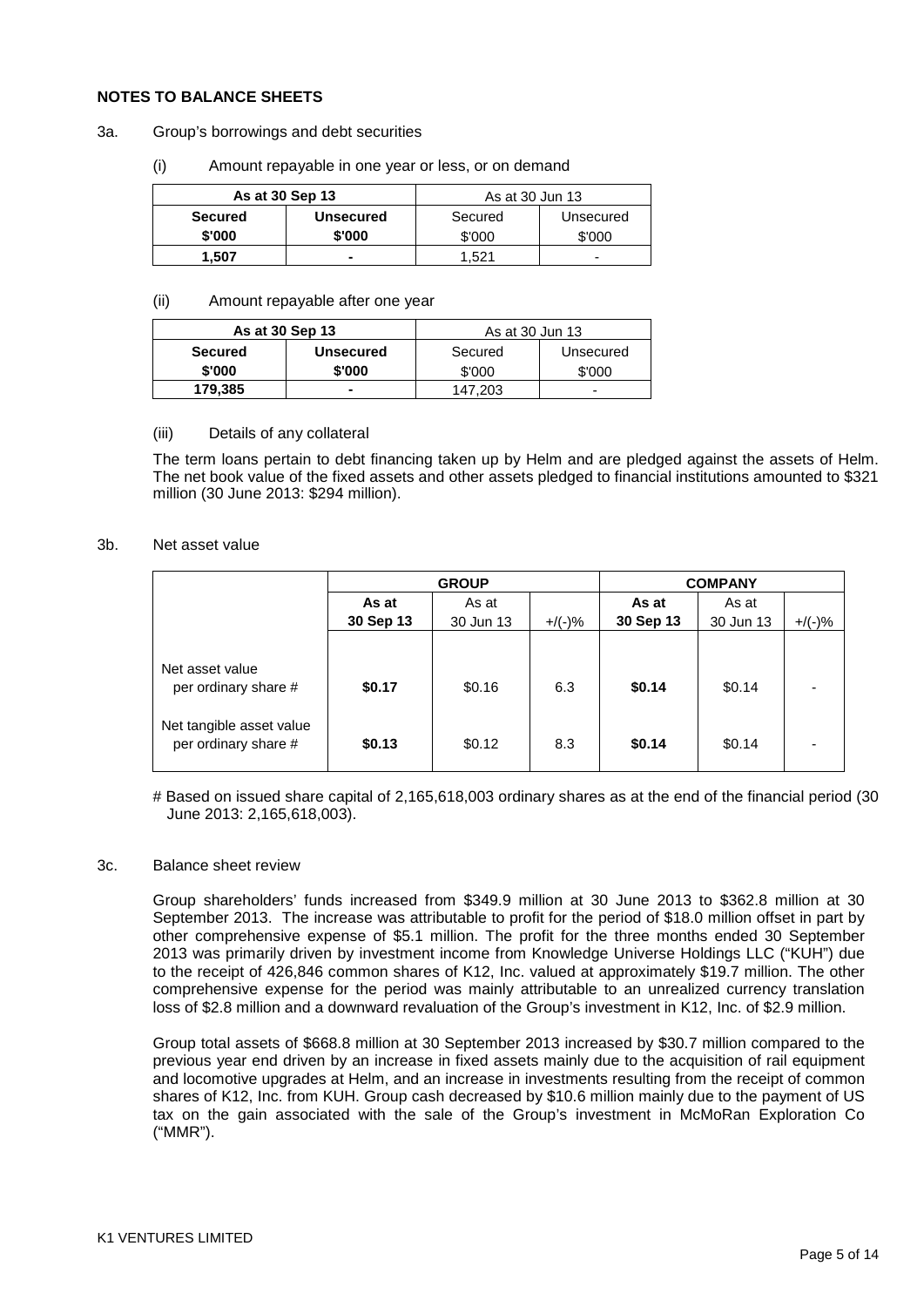Group total liabilities of \$274.2 million at 30 September 2013 were \$18.2 million higher than the previous year end principally due to an increase in term loans at Helm due to a draw on the revolving credit facility to acquire rail equipment, partially offset by a \$9.8 million decrease in provision for taxation due mainly to the payment of US tax incurred on the sale of MMR.

## **4. STATEMENTS OF CHANGES IN EQUITY for the first quarter ended 30 September 2013**

## 4a. Group Statement of Changes in Equity

|                                | Attributable to equity holders of the Company |                 |                    |                 |                 |                  |                 |
|--------------------------------|-----------------------------------------------|-----------------|--------------------|-----------------|-----------------|------------------|-----------------|
|                                |                                               |                 | Foreign            |                 |                 |                  |                 |
|                                |                                               |                 | Exchange           |                 | <b>Share</b>    | Non-             |                 |
|                                | <b>Share</b>                                  | Capital         | <b>Translation</b> | Revenue         | Capital &       | controlling      | Capital         |
|                                | Capital                                       | <b>Reserves</b> | Account            | <b>Reserves</b> | <b>Reserves</b> | <b>Interests</b> | <b>Employed</b> |
|                                | \$'000                                        | \$'000          | \$'000             | \$'000          | \$'000          | \$'000           | \$'000          |
| 2014                           |                                               |                 |                    |                 |                 |                  |                 |
| As at 1 July 2013              | 196,439                                       | (2, 413)        | (72,048)           | 227,936         | 349,914         | 32,123           | 382,037         |
| Total comprehensive (expense)/ |                                               |                 |                    |                 |                 |                  |                 |
| income for the period          |                                               |                 |                    |                 |                 |                  |                 |
| Profit/(loss) for the period   |                                               |                 |                    | 18,027          | 18,027          | (135)            | 17,892          |
| Other comprehensive expense*   | $\blacksquare$                                | (2, 346)        | (2,759)            |                 | (5, 105)        | (265)            | (5,370)         |
| Total comprehensive (expense)/ |                                               |                 |                    |                 |                 |                  |                 |
| income for the period          | $\overline{\phantom{a}}$                      | (2, 346)        | (2,759)            | 18,027          | 12,922          | (400)            | 12,522          |
| As at 30 September 2013        | 196,439                                       | (4,759)         | (74, 807)          | 245,963         | 362,836         | 31,723           | 394,559         |
| 2013                           |                                               |                 |                    |                 |                 |                  |                 |
| As at 1 July 2012              | 196,439                                       | 8,873           | (72, 450)          | 205,850         | 338,712         | 31,233           | 369,945         |
| Total comprehensive (expense)/ |                                               |                 |                    |                 |                 |                  |                 |
| income for the period          |                                               |                 |                    |                 |                 |                  |                 |
| Proft/(loss) for the period    |                                               |                 |                    | 802             | 802             | (99)             | 703             |
| Other comprehensive expense*   |                                               | (2,869)         | (8,755)            |                 | (11, 624)       | (963)            | (12, 587)       |
| Total comprehensive (expense)/ |                                               |                 |                    |                 |                 |                  |                 |
| income for the period          | $\overline{\phantom{a}}$                      | (2,869)         | (8,755)            | 802             | (10, 822)       | (1,062)          | (11, 884)       |
| As at 30 September 2012        | 196,439                                       | 6,004           | (81, 205)          | 206,652         | 327,890         | 30,171           | 358,061         |

∗ Details of other comprehensive expense have been included in the consolidated statement of comprehensive income.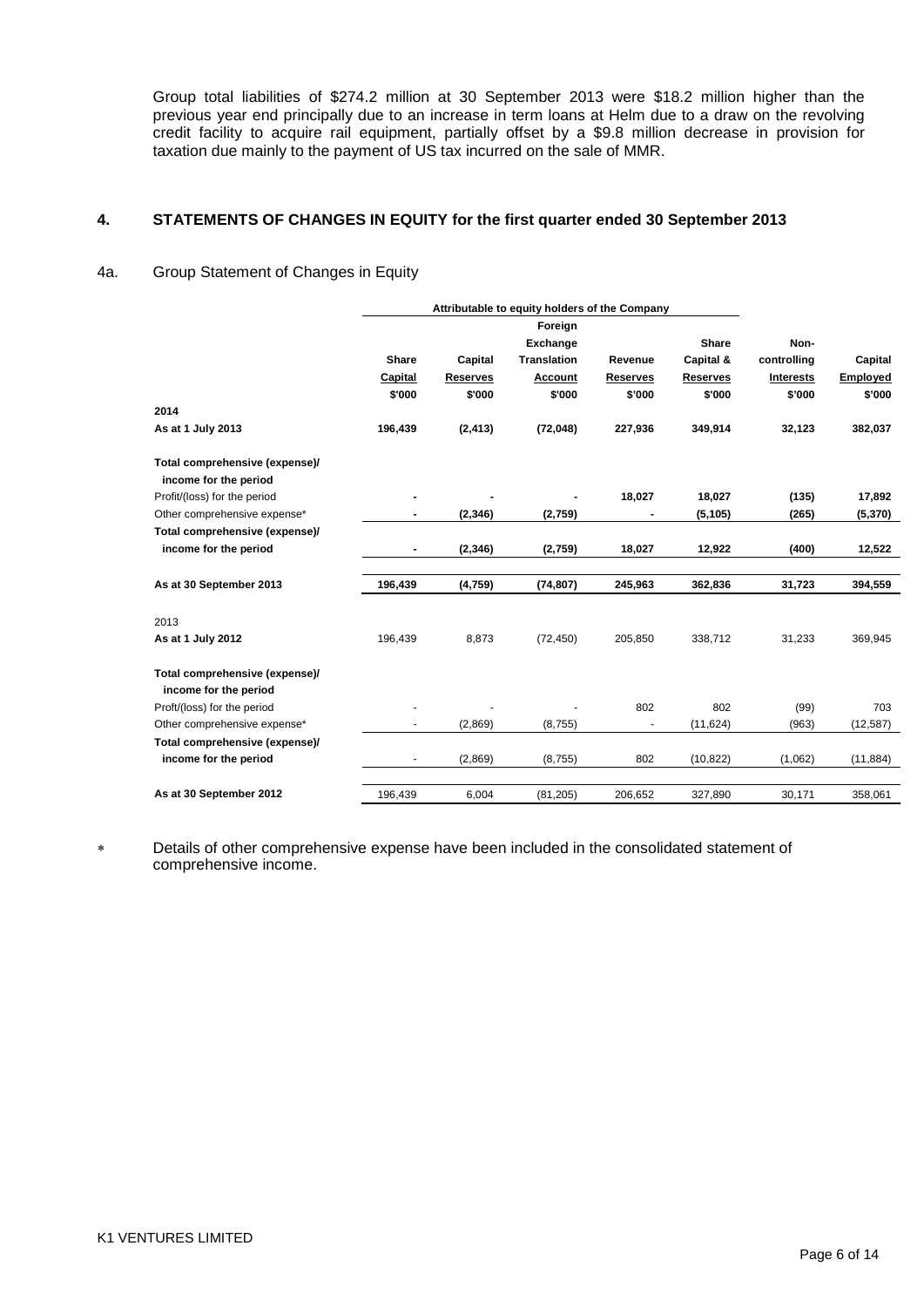## 4b. Company Statement of Changes in Equity

|                                                     | Share                    | Capital  | Revenue  |              |
|-----------------------------------------------------|--------------------------|----------|----------|--------------|
|                                                     | Capital                  | Reserves | Reserves | <b>Total</b> |
|                                                     | \$'000                   | \$'000   | \$'000   | \$'000       |
| 2014                                                |                          |          |          |              |
| As at 1 July 2013                                   | 196,439                  | (813)    | 100,979  | 296,605      |
| Total comprehensive income/(expense) for the period |                          |          |          |              |
| Loss for the period                                 |                          |          | (804)    | (804)        |
| Other comprehensive income                          |                          | 30       |          | 30           |
| Total comprehensive income/(expense) for the period | ۰                        | 30       | (804)    | (774)        |
| As at 30 September 2013                             | 196,439                  | (783)    | 100,175  | 295,831      |
|                                                     |                          |          |          |              |
|                                                     |                          |          |          |              |
| 2013<br>As at 1 July 2012                           | 196,439                  | (295)    | 119,002  | 315,146      |
|                                                     |                          |          |          |              |
| Total comprehensive expense for the period          |                          |          |          |              |
| Loss for the period                                 | ٠                        |          | (414)    | (414)        |
| Other comprehensive expense                         |                          | (765)    |          | (765)        |
| Total comprehensive expense for the period          | $\overline{\phantom{a}}$ | (765)    | (414)    | (1, 179)     |
|                                                     |                          |          |          |              |
| As at 30 September 2012                             | 196,439                  | (1,060)  | 118,588  | 313,967      |

### 4c. Share capital

Since 30 June 2013, there was no issue of ordinary shares by the Company.

The k1 Ventures Share Option Scheme 2000 has lapsed. As at 30 September 2013, there were no options (30 September 2012: nil) to take up unissued shares of the Company.

The issued share capital of the Company as at 30 September 2013 was 2,165,618,003 ordinary shares (30 September 2012: 2,165,618,003 ordinary shares).

As at 30 September 2013, the Company was not holding any treasury shares (30 September 2012: nil).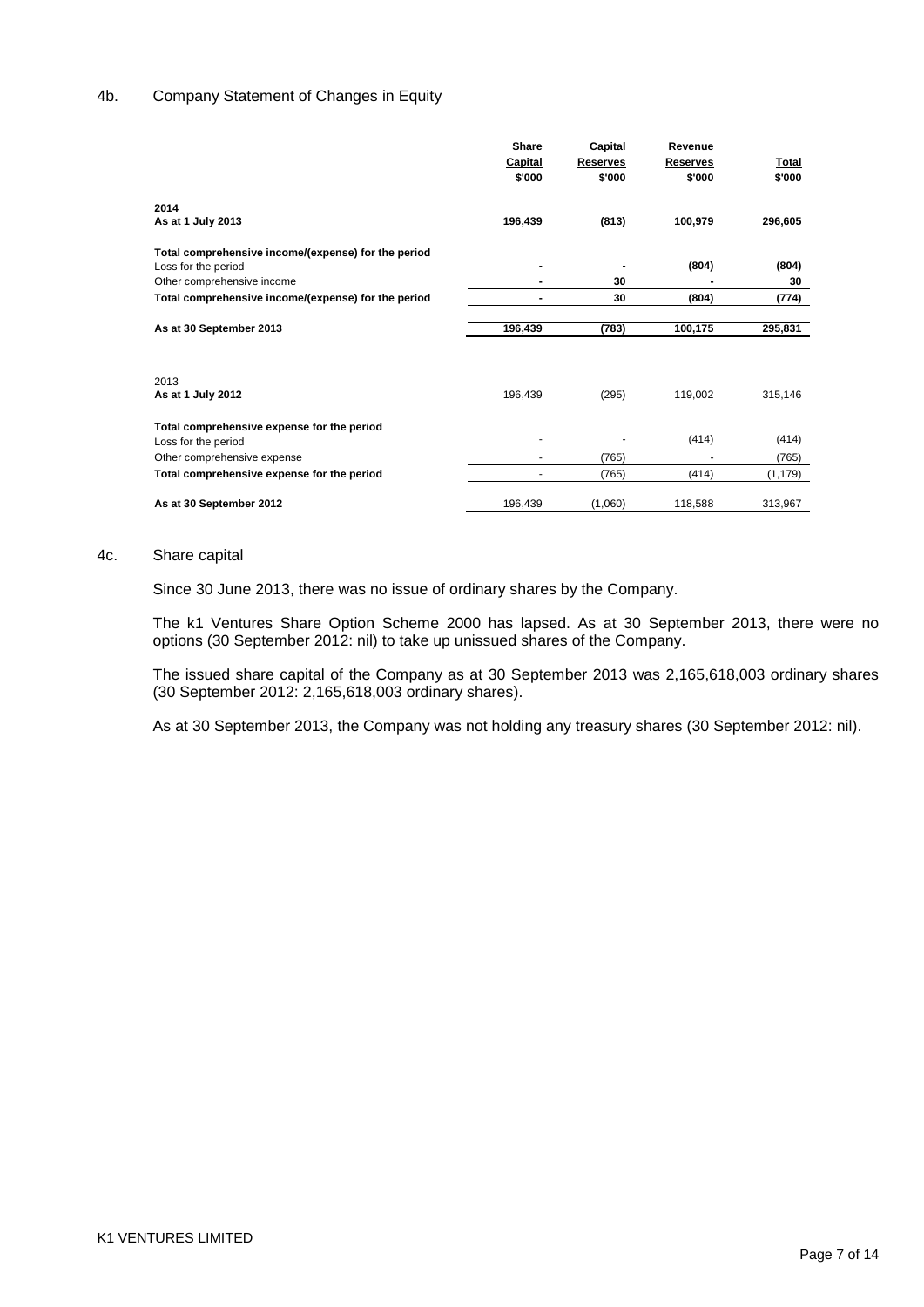# **5. CONSOLIDATED STATEMENT OF CASH FLOWS for the first quarter ended 30 September 2013**

| Note<br>to<br>to<br>30 Sep 12<br>30 Sep 13<br>\$'000<br>\$'000<br><b>CASH FLOWS FROM OPERATING ACTIVITIES</b><br>Operating profit<br>21,064<br>2,342<br>Adjustments:<br>Depreciation and amortisation<br>8,110<br>6,484<br>(509)<br>Accretion of interest income on held to maturity financial assets<br>(460)<br>(19, 470)<br>Investment income (non-cash)<br>(324)<br>Profit on disposal of fixed assets<br>(368)<br>Profit on sale of investments<br>(4)<br>(963)<br>Cash flow from operations before changes in working capital<br>8,867<br>7,035<br>Working capital changes:<br><b>Stocks</b><br>(633)<br>2,871<br><b>Debtors</b><br>887<br>366<br>1,707<br>Creditors<br>(2,750)<br>Translation of foreign subsidiaries and others<br>(931)<br>(1,305)<br>5,440<br>10,674<br>(2,653)<br>(2, 381)<br>Interest paid<br>Income taxes (paid)/refund<br>(10, 570)<br>18<br>8,311<br>Net cash (used in)/from operating activities<br>(7,783)<br><b>CASH FLOWS FROM INVESTING ACTIVITIES</b><br>Purchase of fixed assets<br>(41, 330)<br>(20, 544)<br>Proceeds from disposal of fixed assets<br>1,058<br>576<br>Proceeds from distributions from associated<br>company and joint venture<br>1,104<br>2,331<br>Net proceeds from disposal and capital distribution of investments<br>2,245<br>1,094<br>Net cash used in investing activities<br>(36, 923)<br>(16, 543)<br><b>CASH FLOWS FROM FINANCING ACTIVITIES</b><br>34,366<br>Proceeds from term loans<br>(368)<br>Repayment of term loans<br>(377)<br>Net cash from/(used in) financing activities<br>33,989<br>(368)<br>(10, 717)<br>Net decrease in cash and cash equivalents<br>(8,600)<br>Cash and cash equivalents as at beginning of period<br>77,617<br>41,446<br>Effects of exchange rate changes on cash and cash equivalents<br>166<br>(29)<br>67,066<br>32,817<br>Cash and cash equivalents at end of period<br>5a |  | 1 Jul 13 | 1 Jul 12 |
|----------------------------------------------------------------------------------------------------------------------------------------------------------------------------------------------------------------------------------------------------------------------------------------------------------------------------------------------------------------------------------------------------------------------------------------------------------------------------------------------------------------------------------------------------------------------------------------------------------------------------------------------------------------------------------------------------------------------------------------------------------------------------------------------------------------------------------------------------------------------------------------------------------------------------------------------------------------------------------------------------------------------------------------------------------------------------------------------------------------------------------------------------------------------------------------------------------------------------------------------------------------------------------------------------------------------------------------------------------------------------------------------------------------------------------------------------------------------------------------------------------------------------------------------------------------------------------------------------------------------------------------------------------------------------------------------------------------------------------------------------------------------------------------------------------------------------------------------------------------------------------|--|----------|----------|
|                                                                                                                                                                                                                                                                                                                                                                                                                                                                                                                                                                                                                                                                                                                                                                                                                                                                                                                                                                                                                                                                                                                                                                                                                                                                                                                                                                                                                                                                                                                                                                                                                                                                                                                                                                                                                                                                                  |  |          |          |
|                                                                                                                                                                                                                                                                                                                                                                                                                                                                                                                                                                                                                                                                                                                                                                                                                                                                                                                                                                                                                                                                                                                                                                                                                                                                                                                                                                                                                                                                                                                                                                                                                                                                                                                                                                                                                                                                                  |  |          |          |
|                                                                                                                                                                                                                                                                                                                                                                                                                                                                                                                                                                                                                                                                                                                                                                                                                                                                                                                                                                                                                                                                                                                                                                                                                                                                                                                                                                                                                                                                                                                                                                                                                                                                                                                                                                                                                                                                                  |  |          |          |
|                                                                                                                                                                                                                                                                                                                                                                                                                                                                                                                                                                                                                                                                                                                                                                                                                                                                                                                                                                                                                                                                                                                                                                                                                                                                                                                                                                                                                                                                                                                                                                                                                                                                                                                                                                                                                                                                                  |  |          |          |
|                                                                                                                                                                                                                                                                                                                                                                                                                                                                                                                                                                                                                                                                                                                                                                                                                                                                                                                                                                                                                                                                                                                                                                                                                                                                                                                                                                                                                                                                                                                                                                                                                                                                                                                                                                                                                                                                                  |  |          |          |
|                                                                                                                                                                                                                                                                                                                                                                                                                                                                                                                                                                                                                                                                                                                                                                                                                                                                                                                                                                                                                                                                                                                                                                                                                                                                                                                                                                                                                                                                                                                                                                                                                                                                                                                                                                                                                                                                                  |  |          |          |
|                                                                                                                                                                                                                                                                                                                                                                                                                                                                                                                                                                                                                                                                                                                                                                                                                                                                                                                                                                                                                                                                                                                                                                                                                                                                                                                                                                                                                                                                                                                                                                                                                                                                                                                                                                                                                                                                                  |  |          |          |
|                                                                                                                                                                                                                                                                                                                                                                                                                                                                                                                                                                                                                                                                                                                                                                                                                                                                                                                                                                                                                                                                                                                                                                                                                                                                                                                                                                                                                                                                                                                                                                                                                                                                                                                                                                                                                                                                                  |  |          |          |
|                                                                                                                                                                                                                                                                                                                                                                                                                                                                                                                                                                                                                                                                                                                                                                                                                                                                                                                                                                                                                                                                                                                                                                                                                                                                                                                                                                                                                                                                                                                                                                                                                                                                                                                                                                                                                                                                                  |  |          |          |
|                                                                                                                                                                                                                                                                                                                                                                                                                                                                                                                                                                                                                                                                                                                                                                                                                                                                                                                                                                                                                                                                                                                                                                                                                                                                                                                                                                                                                                                                                                                                                                                                                                                                                                                                                                                                                                                                                  |  |          |          |
|                                                                                                                                                                                                                                                                                                                                                                                                                                                                                                                                                                                                                                                                                                                                                                                                                                                                                                                                                                                                                                                                                                                                                                                                                                                                                                                                                                                                                                                                                                                                                                                                                                                                                                                                                                                                                                                                                  |  |          |          |
|                                                                                                                                                                                                                                                                                                                                                                                                                                                                                                                                                                                                                                                                                                                                                                                                                                                                                                                                                                                                                                                                                                                                                                                                                                                                                                                                                                                                                                                                                                                                                                                                                                                                                                                                                                                                                                                                                  |  |          |          |
|                                                                                                                                                                                                                                                                                                                                                                                                                                                                                                                                                                                                                                                                                                                                                                                                                                                                                                                                                                                                                                                                                                                                                                                                                                                                                                                                                                                                                                                                                                                                                                                                                                                                                                                                                                                                                                                                                  |  |          |          |
|                                                                                                                                                                                                                                                                                                                                                                                                                                                                                                                                                                                                                                                                                                                                                                                                                                                                                                                                                                                                                                                                                                                                                                                                                                                                                                                                                                                                                                                                                                                                                                                                                                                                                                                                                                                                                                                                                  |  |          |          |
|                                                                                                                                                                                                                                                                                                                                                                                                                                                                                                                                                                                                                                                                                                                                                                                                                                                                                                                                                                                                                                                                                                                                                                                                                                                                                                                                                                                                                                                                                                                                                                                                                                                                                                                                                                                                                                                                                  |  |          |          |
|                                                                                                                                                                                                                                                                                                                                                                                                                                                                                                                                                                                                                                                                                                                                                                                                                                                                                                                                                                                                                                                                                                                                                                                                                                                                                                                                                                                                                                                                                                                                                                                                                                                                                                                                                                                                                                                                                  |  |          |          |
|                                                                                                                                                                                                                                                                                                                                                                                                                                                                                                                                                                                                                                                                                                                                                                                                                                                                                                                                                                                                                                                                                                                                                                                                                                                                                                                                                                                                                                                                                                                                                                                                                                                                                                                                                                                                                                                                                  |  |          |          |
|                                                                                                                                                                                                                                                                                                                                                                                                                                                                                                                                                                                                                                                                                                                                                                                                                                                                                                                                                                                                                                                                                                                                                                                                                                                                                                                                                                                                                                                                                                                                                                                                                                                                                                                                                                                                                                                                                  |  |          |          |
|                                                                                                                                                                                                                                                                                                                                                                                                                                                                                                                                                                                                                                                                                                                                                                                                                                                                                                                                                                                                                                                                                                                                                                                                                                                                                                                                                                                                                                                                                                                                                                                                                                                                                                                                                                                                                                                                                  |  |          |          |
|                                                                                                                                                                                                                                                                                                                                                                                                                                                                                                                                                                                                                                                                                                                                                                                                                                                                                                                                                                                                                                                                                                                                                                                                                                                                                                                                                                                                                                                                                                                                                                                                                                                                                                                                                                                                                                                                                  |  |          |          |
|                                                                                                                                                                                                                                                                                                                                                                                                                                                                                                                                                                                                                                                                                                                                                                                                                                                                                                                                                                                                                                                                                                                                                                                                                                                                                                                                                                                                                                                                                                                                                                                                                                                                                                                                                                                                                                                                                  |  |          |          |
|                                                                                                                                                                                                                                                                                                                                                                                                                                                                                                                                                                                                                                                                                                                                                                                                                                                                                                                                                                                                                                                                                                                                                                                                                                                                                                                                                                                                                                                                                                                                                                                                                                                                                                                                                                                                                                                                                  |  |          |          |
|                                                                                                                                                                                                                                                                                                                                                                                                                                                                                                                                                                                                                                                                                                                                                                                                                                                                                                                                                                                                                                                                                                                                                                                                                                                                                                                                                                                                                                                                                                                                                                                                                                                                                                                                                                                                                                                                                  |  |          |          |
|                                                                                                                                                                                                                                                                                                                                                                                                                                                                                                                                                                                                                                                                                                                                                                                                                                                                                                                                                                                                                                                                                                                                                                                                                                                                                                                                                                                                                                                                                                                                                                                                                                                                                                                                                                                                                                                                                  |  |          |          |
|                                                                                                                                                                                                                                                                                                                                                                                                                                                                                                                                                                                                                                                                                                                                                                                                                                                                                                                                                                                                                                                                                                                                                                                                                                                                                                                                                                                                                                                                                                                                                                                                                                                                                                                                                                                                                                                                                  |  |          |          |
|                                                                                                                                                                                                                                                                                                                                                                                                                                                                                                                                                                                                                                                                                                                                                                                                                                                                                                                                                                                                                                                                                                                                                                                                                                                                                                                                                                                                                                                                                                                                                                                                                                                                                                                                                                                                                                                                                  |  |          |          |
|                                                                                                                                                                                                                                                                                                                                                                                                                                                                                                                                                                                                                                                                                                                                                                                                                                                                                                                                                                                                                                                                                                                                                                                                                                                                                                                                                                                                                                                                                                                                                                                                                                                                                                                                                                                                                                                                                  |  |          |          |
|                                                                                                                                                                                                                                                                                                                                                                                                                                                                                                                                                                                                                                                                                                                                                                                                                                                                                                                                                                                                                                                                                                                                                                                                                                                                                                                                                                                                                                                                                                                                                                                                                                                                                                                                                                                                                                                                                  |  |          |          |
|                                                                                                                                                                                                                                                                                                                                                                                                                                                                                                                                                                                                                                                                                                                                                                                                                                                                                                                                                                                                                                                                                                                                                                                                                                                                                                                                                                                                                                                                                                                                                                                                                                                                                                                                                                                                                                                                                  |  |          |          |
|                                                                                                                                                                                                                                                                                                                                                                                                                                                                                                                                                                                                                                                                                                                                                                                                                                                                                                                                                                                                                                                                                                                                                                                                                                                                                                                                                                                                                                                                                                                                                                                                                                                                                                                                                                                                                                                                                  |  |          |          |
|                                                                                                                                                                                                                                                                                                                                                                                                                                                                                                                                                                                                                                                                                                                                                                                                                                                                                                                                                                                                                                                                                                                                                                                                                                                                                                                                                                                                                                                                                                                                                                                                                                                                                                                                                                                                                                                                                  |  |          |          |
|                                                                                                                                                                                                                                                                                                                                                                                                                                                                                                                                                                                                                                                                                                                                                                                                                                                                                                                                                                                                                                                                                                                                                                                                                                                                                                                                                                                                                                                                                                                                                                                                                                                                                                                                                                                                                                                                                  |  |          |          |
|                                                                                                                                                                                                                                                                                                                                                                                                                                                                                                                                                                                                                                                                                                                                                                                                                                                                                                                                                                                                                                                                                                                                                                                                                                                                                                                                                                                                                                                                                                                                                                                                                                                                                                                                                                                                                                                                                  |  |          |          |
|                                                                                                                                                                                                                                                                                                                                                                                                                                                                                                                                                                                                                                                                                                                                                                                                                                                                                                                                                                                                                                                                                                                                                                                                                                                                                                                                                                                                                                                                                                                                                                                                                                                                                                                                                                                                                                                                                  |  |          |          |
|                                                                                                                                                                                                                                                                                                                                                                                                                                                                                                                                                                                                                                                                                                                                                                                                                                                                                                                                                                                                                                                                                                                                                                                                                                                                                                                                                                                                                                                                                                                                                                                                                                                                                                                                                                                                                                                                                  |  |          |          |
|                                                                                                                                                                                                                                                                                                                                                                                                                                                                                                                                                                                                                                                                                                                                                                                                                                                                                                                                                                                                                                                                                                                                                                                                                                                                                                                                                                                                                                                                                                                                                                                                                                                                                                                                                                                                                                                                                  |  |          |          |
|                                                                                                                                                                                                                                                                                                                                                                                                                                                                                                                                                                                                                                                                                                                                                                                                                                                                                                                                                                                                                                                                                                                                                                                                                                                                                                                                                                                                                                                                                                                                                                                                                                                                                                                                                                                                                                                                                  |  |          |          |
|                                                                                                                                                                                                                                                                                                                                                                                                                                                                                                                                                                                                                                                                                                                                                                                                                                                                                                                                                                                                                                                                                                                                                                                                                                                                                                                                                                                                                                                                                                                                                                                                                                                                                                                                                                                                                                                                                  |  |          |          |

# **NOTES TO CONSOLIDATED STATEMENT OF CASH FLOWS**

5a. Bank balances, deposits and cash

|                                  | As at<br>30 Sep 13<br>\$'000 | As at<br>30 Sep 12<br>\$'000 |
|----------------------------------|------------------------------|------------------------------|
| Bank balances, deposits and cash | 24.900                       | 31,725                       |
| Deposits with related parties    | 42,166                       | 1,092                        |
| Cash and cash equivalents        | 67,066                       | 32,817                       |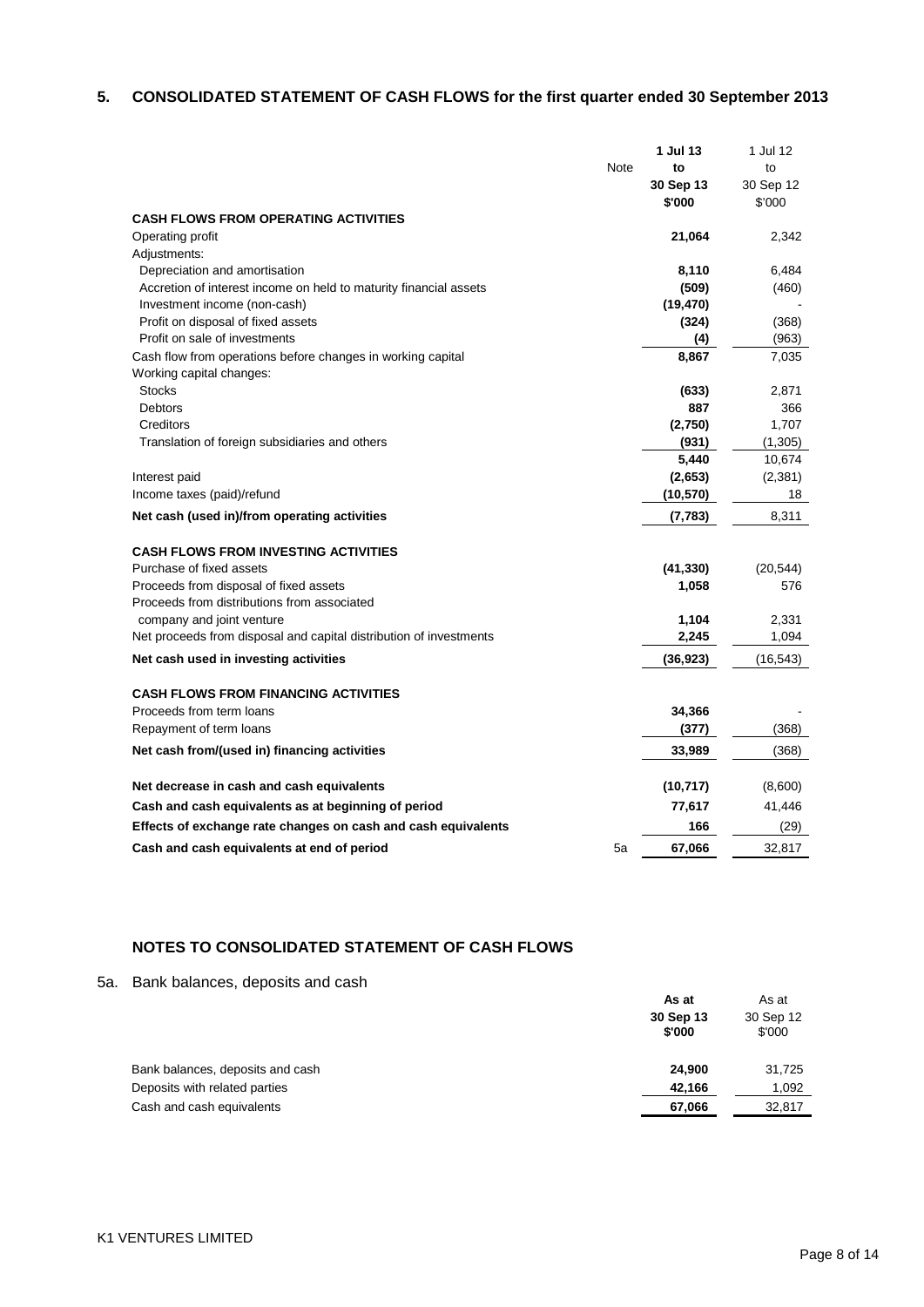## **6. AUDIT**

The financial statements have not been audited nor reviewed by the Company's auditors.

## **7. AUDITORS' REPORT**

Not applicable

## **8. ACCOUNTING POLICIES**

Except as disclosed in paragraph 9 below, the Group has applied the same accounting policies and methods of computation in the financial statements for the current financial period compared with those of the audited financial statements as at 30 June 2013.

## **9. CHANGES IN THE ACCOUNTING POLICIES**

The Group adopted the new/revised FRS and Interpretations of FRS ("INT FRS") that are effective for annual periods beginning on or after 1 July 2013. Changes to the Group's accounting policies have been made as required, in accordance with the transitional provisions in the respective FRS and INT FRS.

The following is the new or amended FRS that is relevant to the Group:

| Revised FRS 19<br><b>FRS 113</b><br>Amendments to FRS 107 | <b>Employee Benefits</b><br><b>Fair Value Measurement</b><br>Disclosures – Offsetting Financial Assets and Financial Liabilities |
|-----------------------------------------------------------|----------------------------------------------------------------------------------------------------------------------------------|
| Improvements to FRSs 2012                                 |                                                                                                                                  |
| - Amendments to FRS 1                                     | <b>Presentation of Financial Statements</b>                                                                                      |
| - Amendments to FRS 16                                    | Property, Plant and Equipment                                                                                                    |
| - Amendments to FRS 32                                    | <b>Financial Instruments: Presentation</b>                                                                                       |

The adoption of the above FRS did not result in any substantial change to the Group's accounting policies nor any significant impact on the financial statements.

## **10. REVIEW OF GROUP PERFORMANCE**

Group revenue of \$37.6 million for the first quarter was \$17.7 million above that of the comparable prior year quarter driven by an increase in investment income from KUH, primarily attributable to the receipt of 426,846 common shares of K12, Inc. valued at approximately \$19.7 million. Revenue from transportation leasing and related activities of \$15.0 million was \$1.2 million below the prior year quarter due to \$2.6 million less revenue from sales of inventory and held for sale locomotives partially offset by higher railcar and locomotive leasing revenue in the current year.

Group operating profit was \$21.1 million for the quarter compared to \$2.3 million in the corresponding prior year period, and Group profit before tax was \$20.4 million compared to \$1.2 million in the previous year. The increase in Group profit before tax was driven by the above-mentioned increase in revenue from investments and a reduction in Helm operating expenses. The decrease in raw materials and consumables used is a result of the decrease in revenue from the sale of inventory and locomotive parts at Helm. The increase in depreciation and amortization was due to the acquisition of rail equipment and locomotive upgrades. Group EBITDA of \$31.5 million was \$21.0 million above the first quarter of the prior year.

Group taxation was \$2.5 million for the first quarter compared to \$536,000 in the prior year.

After taking into account income tax and non-controlling interests, net profit attributable to shareholders was \$18.0 million for the first quarter compared to \$802,000 in the previous year. Profit per share was 0.83 cents.

In the opinion of the Directors, no factor has arisen between 30 September 2013 and the date of this report which would materially affect the results of the Group and the Company for the period just ended.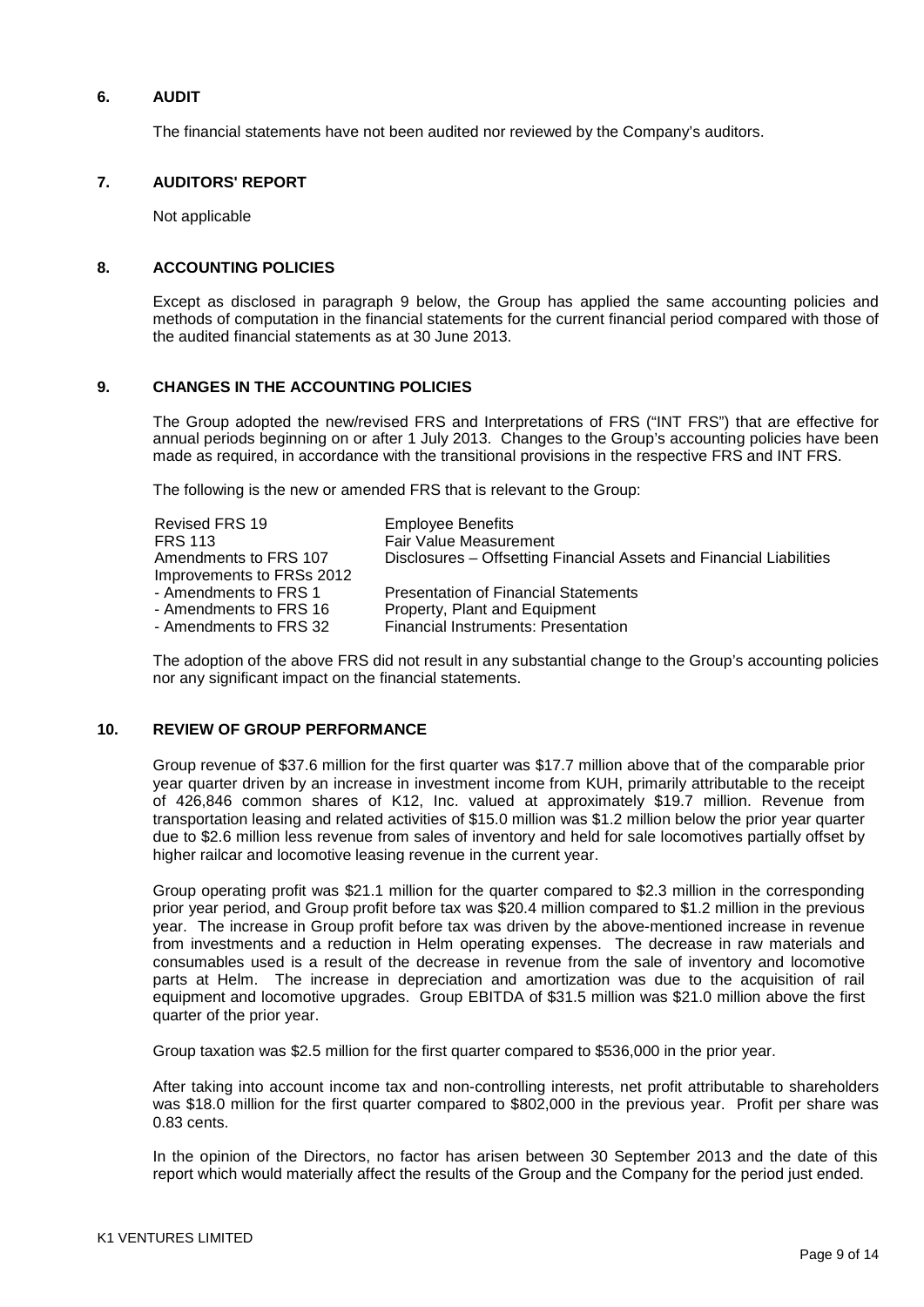## **11. VARIANCE FROM FORECAST STATEMENT**

No forecast for the first quarter ended 30 September 2013 was previously provided.

### **12. PROSPECTS**

Helm continues to be focused on opportunities for rail equipment acquisitions primarily in the railcar sector.

The Board has determined that the Company will not be making any new investments, but will focus its efforts on managing the current portfolio of assets and, at the appropriate time, realizing such assets. This will enable the Company to maximize value from the proceeds from any realization of assets and to return the same to shareholders as appropriate.

# **13. DIVIDEND**

13a. Current Financial Period Reported On

Any dividend recommended for the current financial period reported on? No

13b. Corresponding Period of the Immediately Preceding Financial Year

Any dividend declared for the corresponding period of the immediately preceding financial year? No

13c. Date Payable

Not applicable

13d. Books Closure Date

Not applicable

13e. If no dividend has been declared/recommended, a statement to that effect.

No dividend has been declared for the quarter ended 30 September 2013.

For the year ended 30 June 2013, the Board of Directors had recommended a tax exempt one-tier final dividend of 2.0 cents per share. The dividend has been approved by shareholders at the Annual General Meeting held on 24 October 2013. The dividend will be paid to the shareholders on 13 November 2013.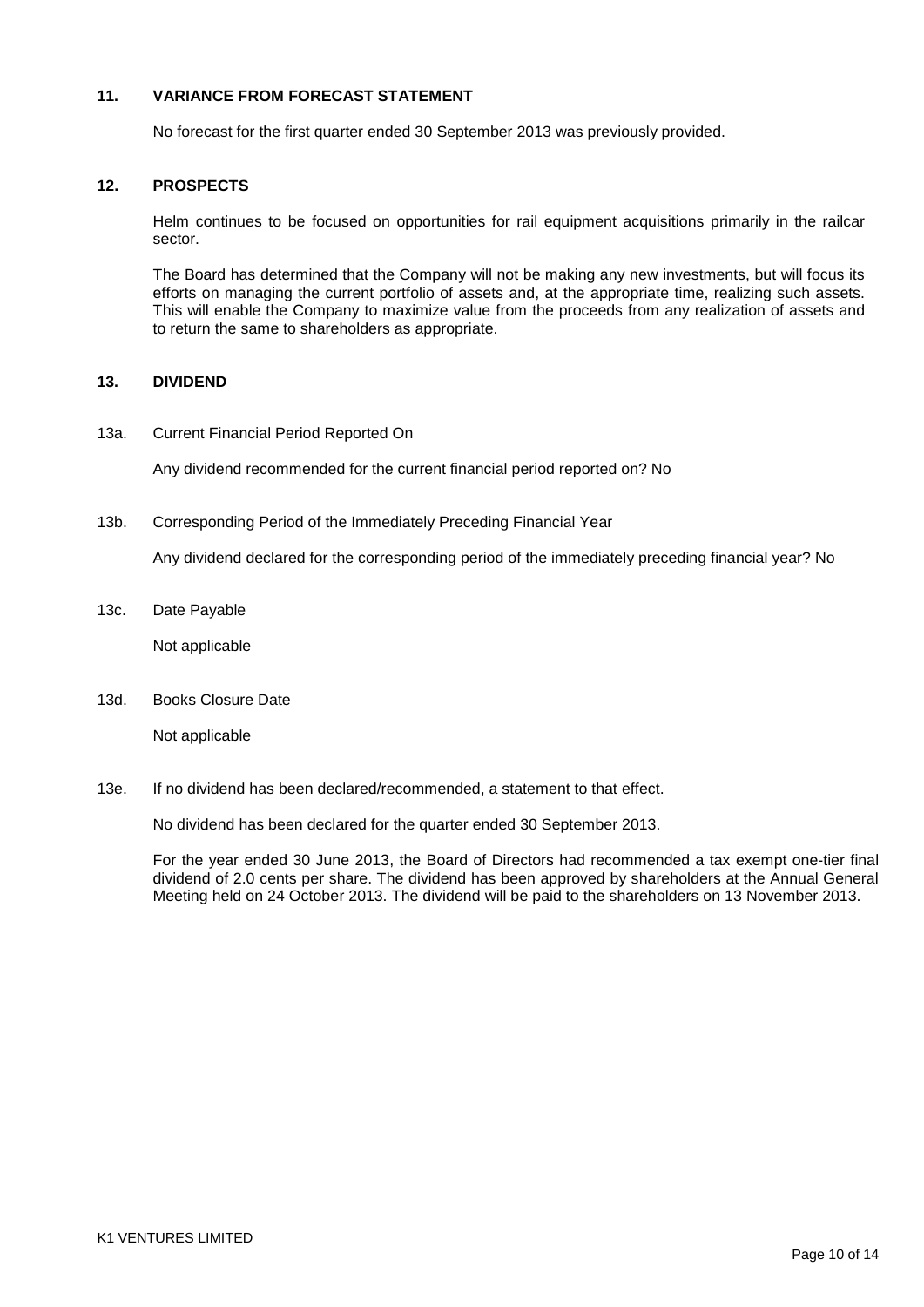# **14. SEGMENT ANALYSIS**

# **First quarter ended 30 September 2013**

|                                                  | <b>Transportation</b><br>Leasing<br>\$'000 | <b>Investments</b><br>\$'000 | Total<br>\$'000 |
|--------------------------------------------------|--------------------------------------------|------------------------------|-----------------|
| <b>Revenue</b>                                   | 15,043                                     | 22,512                       | 37,555          |
| <b>Segment Results</b>                           |                                            |                              |                 |
| Operating (loss)/profit                          | (319)                                      | 21,383                       | 21,064          |
| Finance expenses                                 | (3,037)                                    |                              | (3,037)         |
| Foreign exchange gain                            |                                            | 166                          | 166             |
| Share of results of associated                   |                                            |                              |                 |
| company and joint ventures                       | 2,181                                      |                              | 2,181           |
| (Loss)/profit before taxation                    | (1, 175)                                   | 21,549                       | 20,374          |
| Taxation                                         | 493                                        | (2, 975)                     | (2, 482)        |
| (Loss)/profit for the period                     | (682)                                      | 18,574                       | 17,892          |
| Attributable to:                                 |                                            |                              |                 |
| Shareholders of the Company                      | (547)                                      | 18,574                       | 18,027          |
| Non-controlling interests                        | (135)                                      |                              | (135)           |
|                                                  | (682)                                      | 18,574                       | 17,892          |
| <b>Other information</b>                         |                                            |                              |                 |
| Segment assets                                   | 430,621                                    | 238,183                      | 668,804         |
| Segment liabilities                              | 271,219                                    | 3,026                        | 274,245         |
| Net assets                                       | 159,402                                    | 235,157                      | 394,559         |
| Investment in associated                         |                                            |                              |                 |
| company and joint ventures                       | 66,906                                     |                              | 66,906          |
| Additions to non-current assets                  | 41,330                                     |                              | 41,330          |
| Interest income<br>Depreciation and amortisation | 8,110                                      | 19                           | 20<br>8,110     |

# **Geographical Information**

|                    | <b>Singapore</b><br>\$'000 | <u>USA</u><br>\$'000 | Others<br>\$'000 | T <u>otal</u><br>\$'000 |
|--------------------|----------------------------|----------------------|------------------|-------------------------|
| External sales     | 9                          | 37.542               |                  | 37.555                  |
| Non-current assets | $\blacksquare$             | 575.079              | 17.442           | 592.521                 |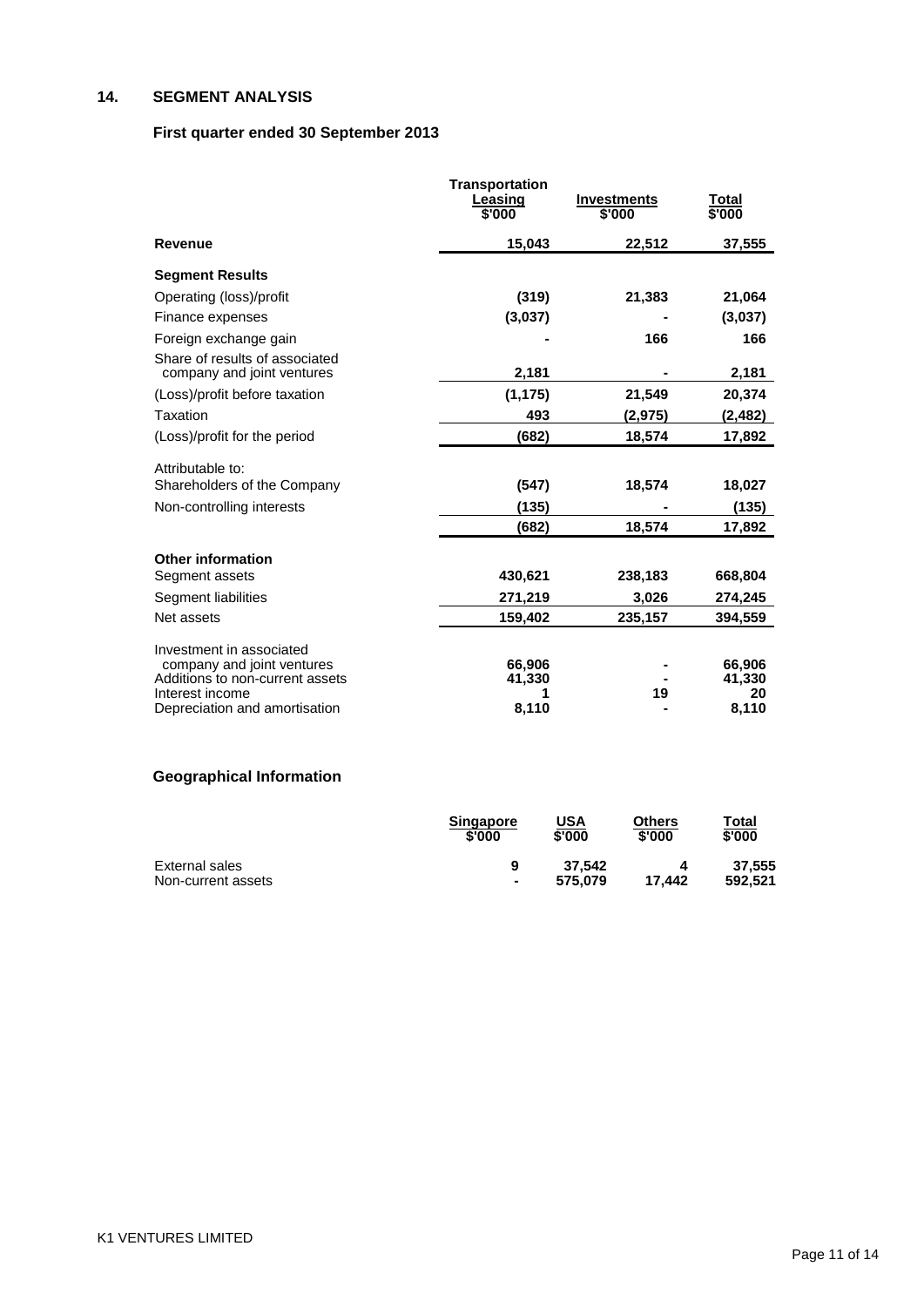### **First quarter ended 30 September 2012**

|                                                                             | Transportation<br>Leasing<br>\$'000 | Investments<br>\$'000 | <u>Total</u><br>$\sqrt{$000}$ |
|-----------------------------------------------------------------------------|-------------------------------------|-----------------------|-------------------------------|
| <b>Revenue</b>                                                              | 16,241                              | 3,616                 | 19,857                        |
| <b>Segment Results</b><br>Operating profit                                  | 211                                 | 2,131                 | 2,342                         |
| Finance expenses<br>Foreign exchange loss<br>Share of results of associated | (2, 775)                            | (29)                  | (2, 775)<br>(29)              |
| company and joint ventures                                                  | 1,701                               |                       | 1,701                         |
| (Loss)/profit before taxation<br>Taxation                                   | (863)<br>364                        | 2,102<br>(900)        | 1,239<br>(536)                |
| (Loss)/profit for the period                                                | 499)                                | 1,202                 | 703                           |
| Attributable to:                                                            |                                     |                       |                               |
| Shareholders of the Company<br>Non-controlling interests                    | (400)<br>(99)                       | 1,202                 | 802<br>(99)                   |
|                                                                             | (499)                               | 1,202                 | 703                           |
| <b>Other information</b>                                                    |                                     |                       |                               |
| Segment assets<br>Segment liabilities                                       | 390,846<br>239,237                  | 215,071<br>8,619      | 605,917<br>247,856            |
| Net assets                                                                  | 151,609                             | 206,452               | 358,061                       |
| Investment in associated                                                    |                                     |                       |                               |
| company and joint ventures                                                  | 60.651                              |                       | 60.651                        |
| Additions to non-current assets<br>Interest income                          | 20,544                              | 10                    | 20,544<br>10                  |
| Depreciation and amortisation                                               | 6,484                               |                       | 6,484                         |

### **Geographical Information**

|                    | Singapore | <u>USA</u> | Others | ™ <u>otal</u> |
|--------------------|-----------|------------|--------|---------------|
|                    | \$'000    | \$'000     | \$'000 | \$'000        |
| External sales     | ۰         | 19.103     | 753    | 19.857        |
| Non-current assets |           | 543.157    | 17.195 | 560.352       |

Notes:

- (a) The Group is organised into business units based on their products and services and has two reportable operating segments: Transportation Leasing and Investments. The Transportation Leasing segment represents Helm's locomotive and railcar leasing business in North America. The Group's Investment activities consist of the Group's investments in quoted and unquoted investments.
- (b) The Group's two operating segments operate in three main geographical areas. The operating activities and investment activities are predominantly in the USA. There are also investment activities in Hong Kong. Singapore is the home country of the Company and its assets are mainly cash and cash equivalents.
- (c) For the first quarter ended 30 September 2013, no single external customer accounted for 10% or more of the Group's revenue. For the first quarter ended 30 September 2012, revenues from one customer attributable to the Transportation Leasing segment amounted to approximately \$2.1 million.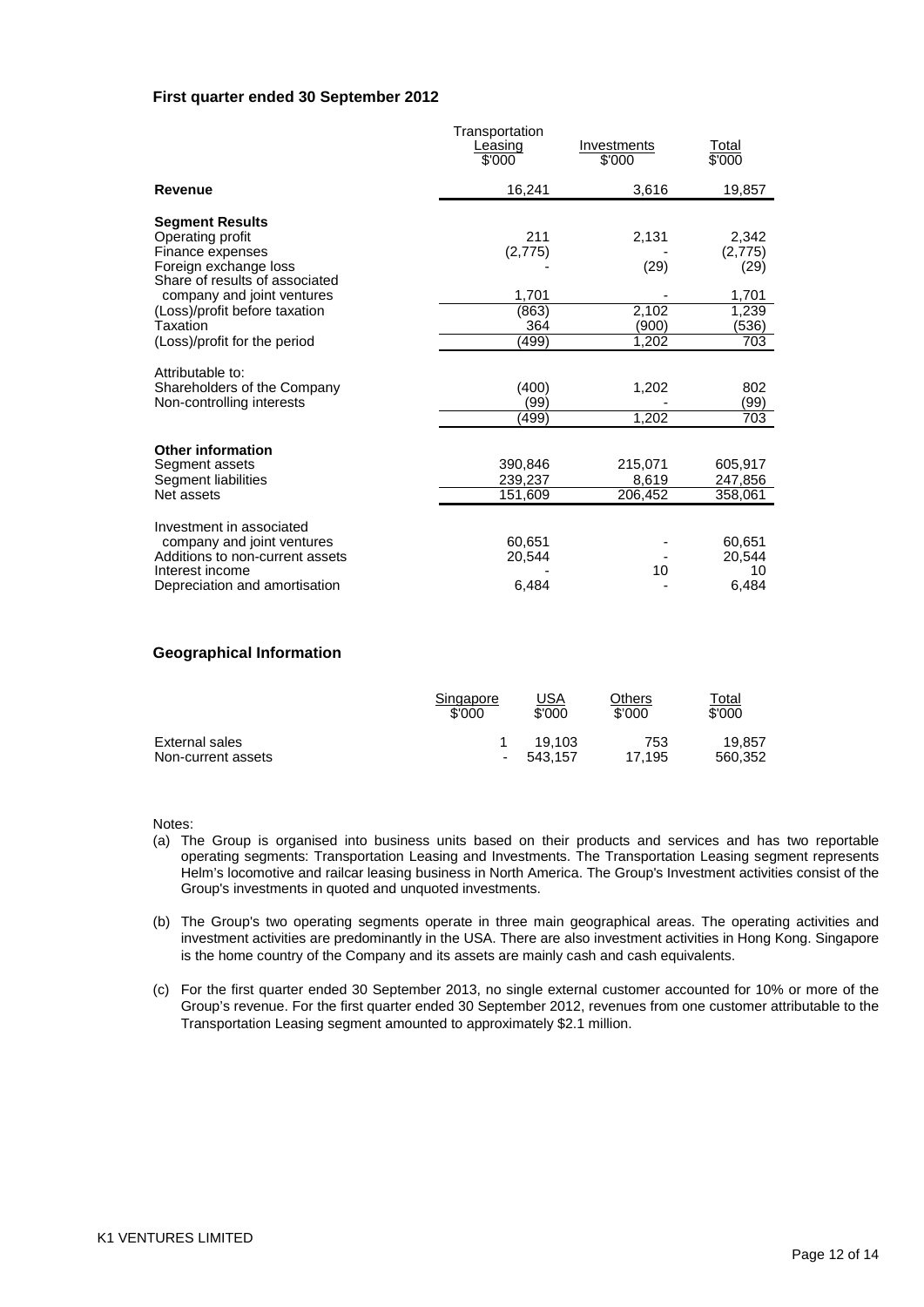# **15. REVIEW OF SEGMENT PERFORMANCE**

Not applicable.

## **16. INTERESTED PERSON TRANSACTIONS**

The Group has obtained a general mandate from shareholders of the Company for interested person transactions in the Annual General Meeting held on 24 October 2013. During the financial period, the following interested person transactions were entered into by the Group:

|                                        |                  | Aggregate value of all  |                                            |                        |  |
|----------------------------------------|------------------|-------------------------|--------------------------------------------|------------------------|--|
|                                        |                  | interested person       |                                            |                        |  |
|                                        |                  | transactions during the |                                            |                        |  |
|                                        |                  | financial year under    |                                            |                        |  |
|                                        |                  | review (excluding       |                                            | Aggregate value of all |  |
|                                        |                  | transactions less than  | interested person                          |                        |  |
|                                        |                  | \$100,000 and           | transactions conducted                     |                        |  |
|                                        |                  | transactions conducted  |                                            |                        |  |
|                                        |                  | under shareholders'     |                                            | under a shareholders'  |  |
|                                        |                  |                         | mandate pursuant to<br>Rule 920 of the SGX |                        |  |
|                                        |                  | mandate pursuant to     |                                            |                        |  |
| Name of Interested Person              | <b>Rule 920)</b> |                         |                                            | Listing Manual.        |  |
|                                        | 1 Jul 13         | 1 Jul 12                | 1 Jul 13                                   | 1 Jul 12               |  |
|                                        | to               | to                      | to                                         | to                     |  |
|                                        | 30 Sep 13        | 30 Sep 12               | 30 Sep 13                                  | 30 Sep 12              |  |
|                                        | \$'000           | \$'000                  | \$'000                                     | \$'000                 |  |
|                                        |                  |                         |                                            |                        |  |
| <b>General Transactions</b>            |                  |                         |                                            |                        |  |
|                                        |                  |                         | 576                                        | 577                    |  |
| <b>KCL Group*</b>                      |                  |                         |                                            |                        |  |
| <b>Greenstreet Partners</b>            |                  |                         | 1,051                                      | 1,068                  |  |
|                                        |                  |                         |                                            |                        |  |
| <b>Corporate Treasury Transactions</b> |                  |                         |                                            |                        |  |
| <b>KCL Group</b>                       | ۰                |                         | 42,176                                     | 1,093                  |  |
| Total                                  | ۰                |                         | 43,803                                     | 2,738                  |  |
|                                        |                  |                         |                                            |                        |  |

\* This amount includes the full financial year transaction with the interested person as per agreement.

# **BY ORDER OF THE BOARD**

Winnie Mak & Lim Jia Ying Company Secretaries 5 November 2013